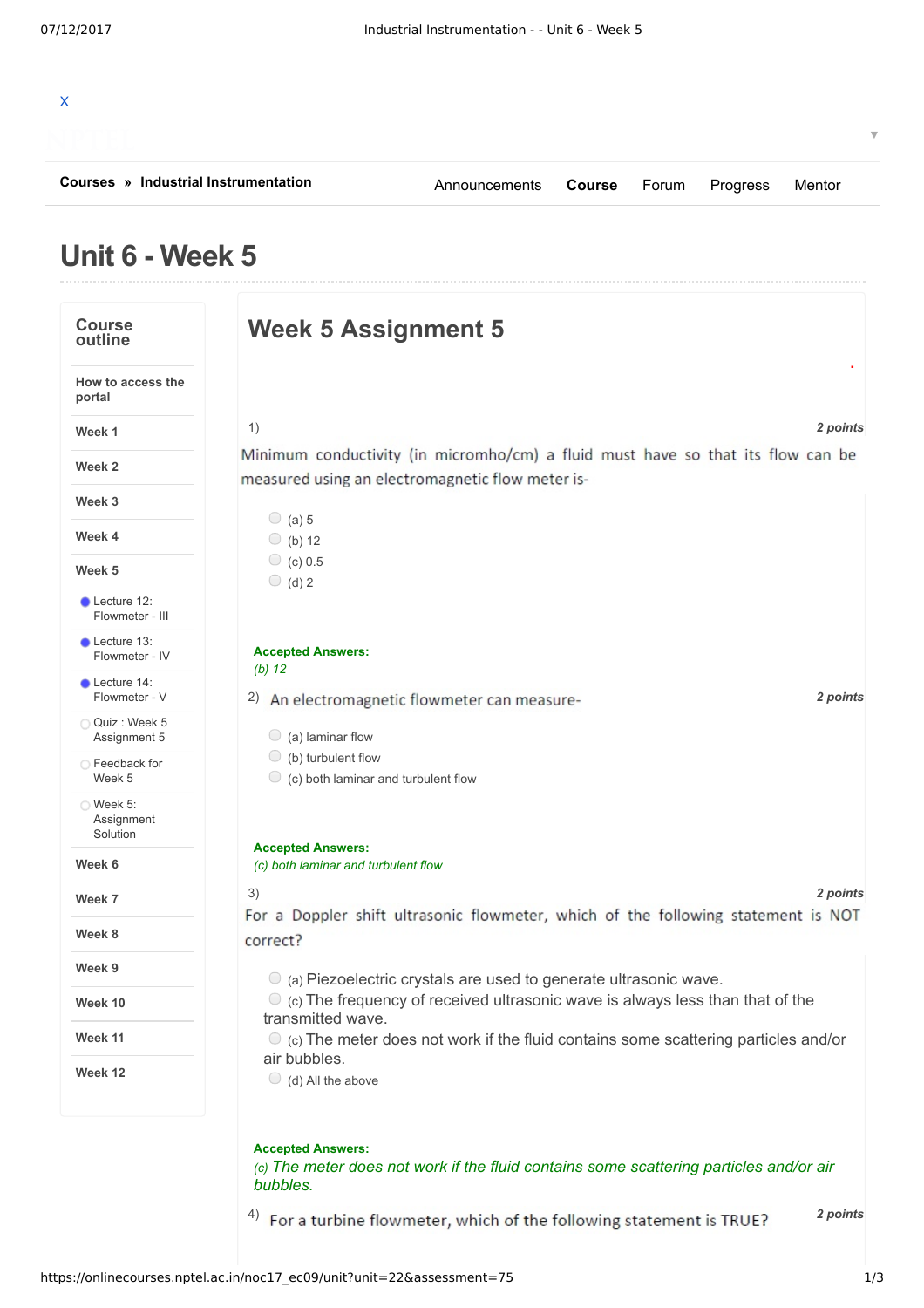## 07/12/2017 **Industrial Instrumentation - - Unit 6 - Week 5**

- $\bullet$  (a) Both the amplitude and frequency of the flowmeter output remain constant with-respect-to the flow.
- $\bigcirc$  (b) Amplitude remains constant however the frequency of the flowmeter output varies with the flow.
	- $\bullet$  (c) Frequency remains constant however the amplitude of the flowmeter output varies with the flow.
	- $\bigcirc$  (d) Both the amplitude and frequency of the flowmeter output changes with the flow.



 $\bigcirc$  (b) 0.032  $\bigcirc$  (c) 64  $\bigcirc$  (d) 0.064

## **Accepted Answers:** *(a) 32*

## 7) *2 points*

A Doppler shift ultrasonic flowmeter uses two piezoelectric crystals, each having a natural frequency of 3.6 MHz. These crystals are used as transmitter and receiver. The transmitter directs an ultrasonic wave into the pipe which makes an angle of 45° with the direction of flow. Calculate the received frequency for a fluid velocity of 10 m/sec. Assume the velocity of sound in fluid to be 1000 m/sec.

| (a) 1.774 MHz            |          |  |
|--------------------------|----------|--|
| (b) 3.549 MHz<br>$\cup$  |          |  |
| (c) 5.323 MHz<br>O       |          |  |
| (d) 2.655 MHz            |          |  |
|                          |          |  |
|                          |          |  |
| <b>Accepted Answers:</b> |          |  |
| (b) $3.549$ MHz          |          |  |
| 8)                       | 5 points |  |
|                          |          |  |